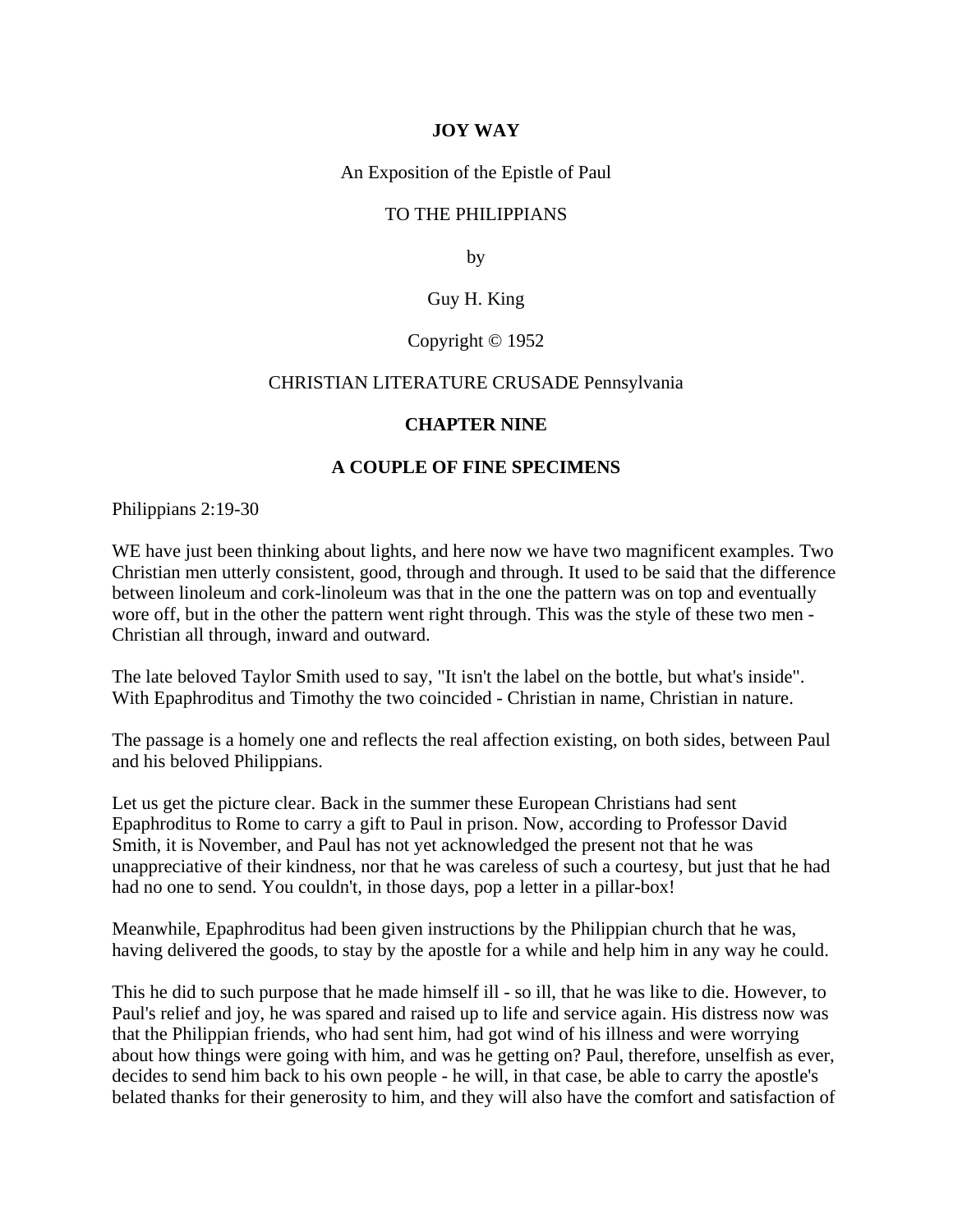getting their friend home once more. For his own part, Paul expects to be able to visit Philippi at some future date. At the moment that cannot be, for he is a prisoner and must await his appearance in court; but as soon as he knows how his case has gone, he will be off to see them [which, probably he did].

Before he can himself get started, he will send their highly esteemed friend, Timothy, to bring them the news of the decision - for there was no wireless then. And, as they await the result, Epaphroditus is dispatched, carrying with him this priceless letter, so full of affectionate happiness. There is the story; and now let us examine the verses, in more particular reference to these two typical specimens of the all-out and all-round Christian.

# **READY TO GO ANYWHERE**

Suppose GOD planned to send you to some dark pagan corner of the globe to be His light to benighted, groping, heathen souls, would you go? Said Henry Martin, on the eve of his departure for the dark mission-field, "I go to burn out for GOD." Would you be prepared for that, if it proved to be GOD'S will for you? Here before us are two men ready, any moment, to go anywhere on Paul's errands in the service of the Master.

Note Paul's decision "**to send Timotheus**" (19), and "**to send... Epaphroditus**" (25). He knew there was no question of their prompt obedience, nor of their consulting their own convenience.

How interesting it is to mark this fine quality in GOD'S servants to go wherever they be sent, in spite of the errand being fraught with possible danger.

Look at some.

"**And Moses went**," Exodus 4:18 - yes, back to Egypt, from which, forty years before, he had fled for his life. He had made every excuse for not going; but, when he saw that this was GOD'S plan for him, he "**went**." And to what purpose.

"**And Elijah went**," I Kings 18:2 - sent to go and meet cruel undisciplined Ahab, who had been searching the land to find him that he might silence his awkward, prophetic ministry. In this case it seems that there was no hesitation. As soon as GOD'S plan was plain, he "**went**", to what a scene of triumph for JEHOVAH on Carmel.

"**And [Philip]... went**," Acts 8:27 - but he was the leader of a great revival movement in Samaria. Surely, it must be a mistake; it would appear to be clear that he cannot be spared from his truly strategic position as centre, and pivot, of the widespread blessing. Especially as he is bidden to betake himself to a desert region and eventually to devote himself to one man. Spite of what must have been his mystification, he "**went**" - to lead that one highly placed official to CHRIST, and who, in his turn, was seemingly used to the founding of the once-virile church in North Africa. What a good thing he went!

"**And Ananias went**," Acts 9:17 - it was surely putting his head in the lion's mouth. This Saul of Tarsus, arch-persecutor, and here in Damascus for that very intent - again, there must be some mistake. When, however, this disciple was reassured, he "**went**", and had the joy of being the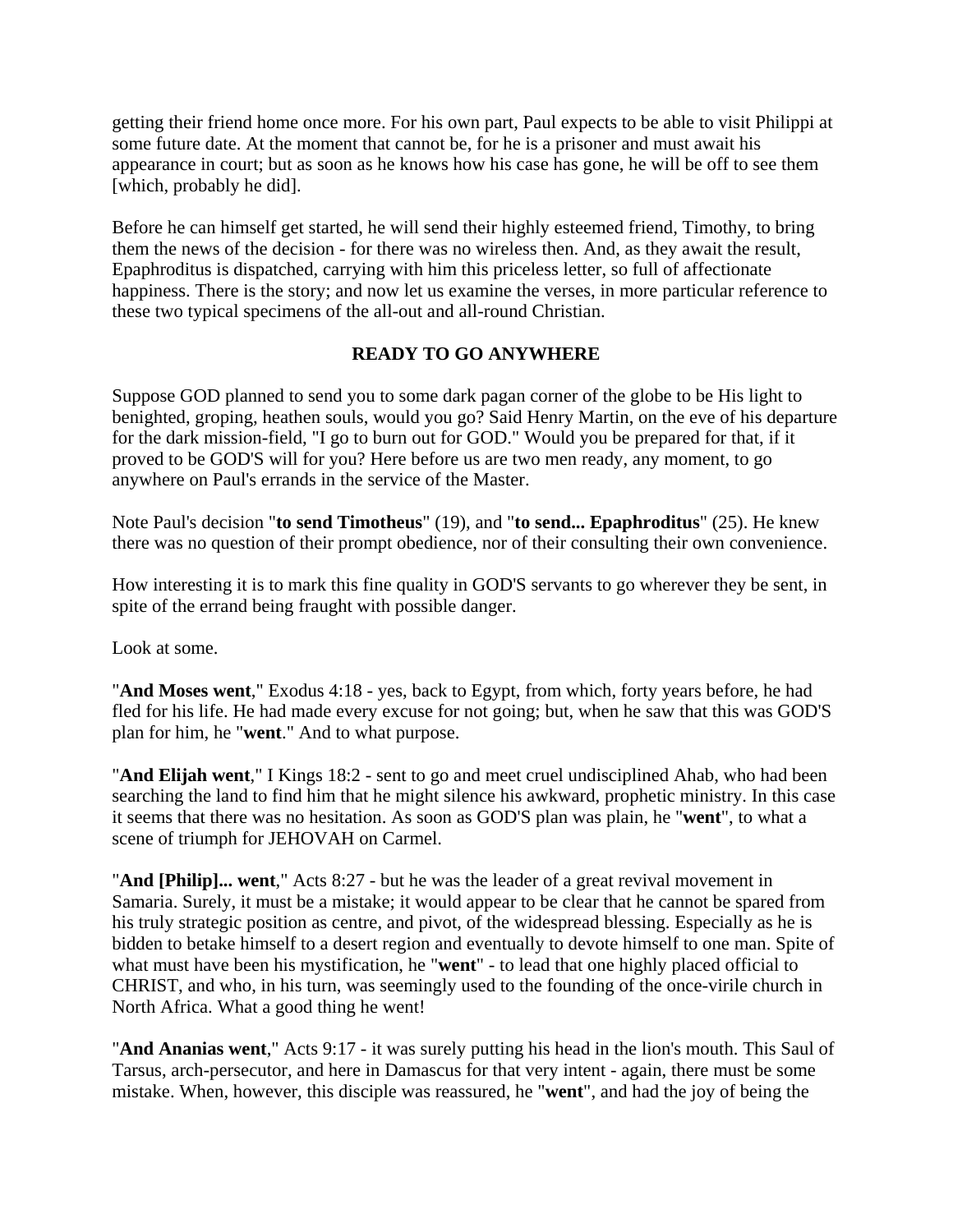first Christian to give to this remarkable convert the right hand of fellowship, and the first to minister to his deep need. Thanks be to GOD for these, and others, who so bravely "**went**" on GOD'S errands.

I remember hearing the saintly F. B. Meyer, then still preaching at eighty-two, say "I have only one ambition: to be GOD'S errand-boy"! How beautifully in tune with that lovely self-portrait of Gabriel, which I love to quote, in Luke 1:19, "**I am Gabriel that stand in the presence of GOD; and am sent . . .**"

That was the intention of the Master for His disciples, "**He ordained twelve, that they should be with Him, and that He might send them . . .**" Mark 3:14. Might He have us, to be absolutely at His disposal, to take messages anywhere?

# **READY TO HELP ANYONE**

*Note this spirit of helpfulness in the case of Timothy* (20-21).

Here are what one might call three directions of help.

(a) Ourselves - "**all seek their own**". How common a trait it is, in the generality of people, to be always careful to look after Number One. Even when such folk do good things, it is only to gain kudos and a reputation for themselves: they are of the same ilk as the "**hypocrites**" of Matthew 6:1 ff, who performed the creditable functions of giving, praying and fasting; "**to be seen of men**", "**that they may have glory of men**." I - is their god; Self - is their goal; Me, Me, Me - is their slogan. Well now, Timothy was not one of these - as the implication of the passage shows.

(b) Others - "**who will naturally care for your state**" (20). That was this young man's outlook. When Sir Bartle Frere returned from India, the carriage was sent to the village station to bring him to his home. When the new footman, but newly engaged, asked how he should recognise Sir Bartle, his aged mother said. "Look out for somebody helping someone else." Sure enough, when the London train had drawn in, the manservant observed a gentleman assisting an old lady to the platform and then jumping back into the carriage to fetch out her luggage. Going straight up to him, the footman enquired, "Sir Bartle?" Yes; it was he.

What a lovely reputation to have! To be known as one who is always on the look-out to see when, and how, one can help others.

Others: yes, that was a supreme characteristic of the Master, "**He saved others**," Matthew 27:42. I suspect it was a mark of Timothy's life also. Do you observe that word "**naturally**" in verse 20?

He was a Christian, and was therefore a possessor of that new nature that comes from the indwelling of the HOLY SPIRIT. It should always be a quite natural thing for a Christian man to be an "others" man, for "**the fruit of the Spirit is love**", Galatians 5:22.

Non-Christian people sometimes display this quality of others-ness. With them, it is like apples tied on a tree; with us it is fruit growing out naturally. But, but, but - is it always so seen in us Christians? Are not we sometimes very self-centred - self-seeking, showing little of the "**care**" of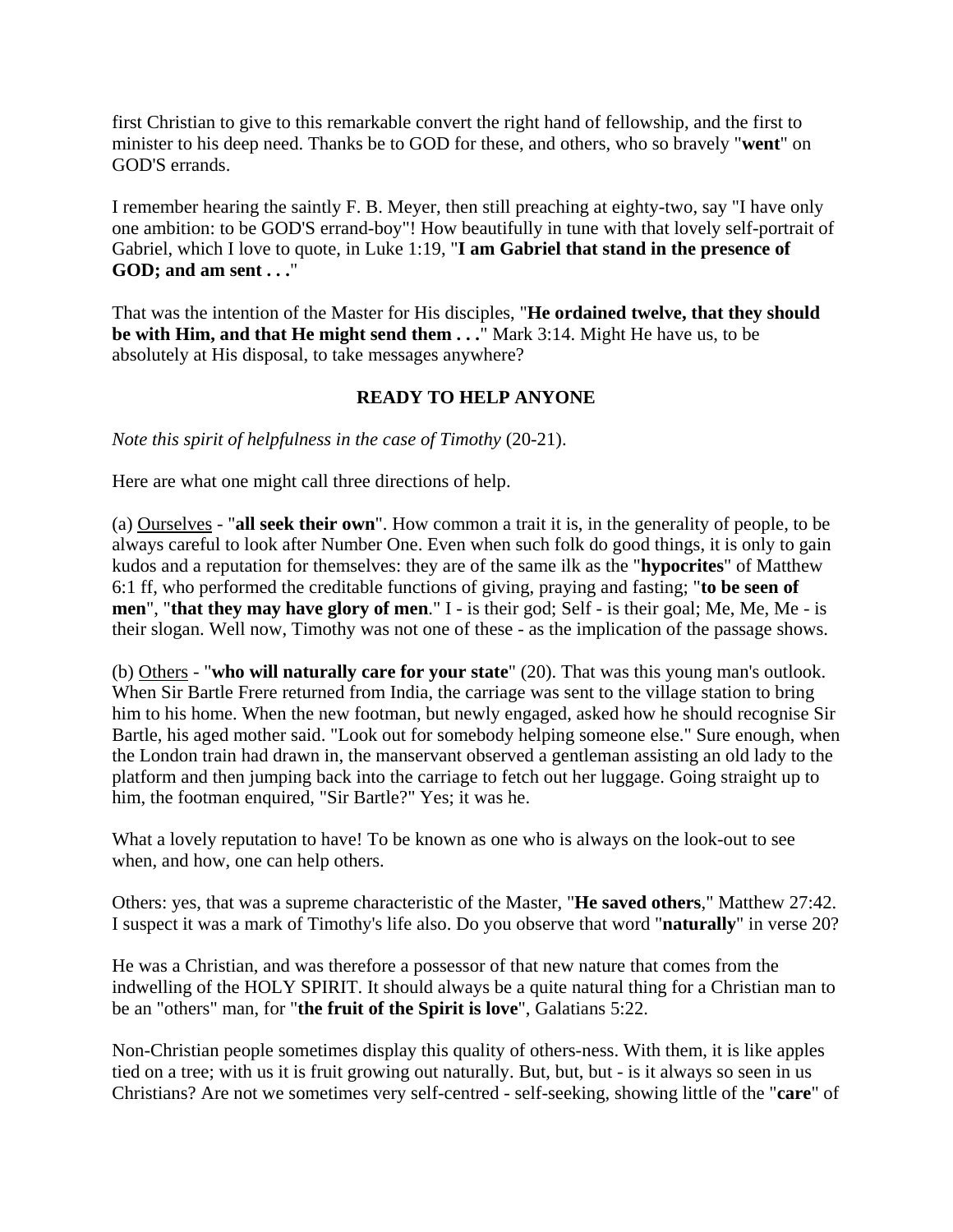others which was so manifest a feature in Timothy's make-up?

Described as we are, in Isaiah 61:3, as "**trees of righteousness, the planting of the Lord, that He might be glorified**", we have become fruitless trees, and He is not glorified, and others have not been helped.

(c) Our Lord - "**the things which are Jesus Christ's**" (21). The inference here is that those who help others help Him. We know how the opposite of that is true, for we remember how the Living Lord says to Saul, "**Why persecutest thou Me?**"

It was the Christians he was hurting. Yes; and, in so doing, he was hurting Him. We recall, too, His words, "Inasmuch as ye have done it . . . done it unto Me... Inasmuch as ye did it not . . . **did it not to Me**"; Matthew 25:40, 45.

All this apart, there are those, and Timothy was one of them, whose lives are devoted, not consciously to their own interests, but to the concerns of the Lord - who care, above all else, that His Name shall be honoured among men, that His Kingdom shall be furthered through the world, that His Will shall be done in earth as it is done in Heaven, Matthew 6:9-10.

Here, then, is Timothy, ready to help anyone, whether in secular, or whether in spiritual matters; anxious above all to help his spiritual "**father**" (22). Many a little fellow loves to help daddy; many a grown-up son counts it a joy and privilege to help the old gentleman. Just so was Timothy - as the Philippians had "proved" (22) - eager to serve with Paul in the fellowship, and adventure, of "**the gospel**."

Only let Paul use him to the full, and the young protege was happy, whatever be the difficulties that were in the way. Paul, on his part, is so glad to use so enthusiastic a helper, and sends him hither and thither on gospel errands - to Philippi, almost immediately (23), to Ephesus to take up the oversight of the churches in the vicinity (I Timothy 1:3). The man will prove a succourer of many - of any he can help.

*Note this spirit of helpfulness also in the case of Epaphroditus* (25-30). Paul writes of him as "**he that ministered to my wants**."

For "**ministered**" he uses an interesting word. He could have employed other words, but he chooses this which, as a matter of fact, refers specifically to Temple service - as if the things this man did for the apostle were of a religious nature, because done also for the Lord. Verily, there is nothing secular that is done for JESUS' sake - even "**a cup of cold water**."

Never forget that when this same apostle writes, in I Corinthians 12:28 about great spiritual gifts, "**first apostles, secondarily prophets, thirdly teachers, after that miracles, then gifts of healings . . . governments, diversities of tongues**," he has in that blank space the word "**helps**". Those other things are out of the reach of most of us, but we can all be helps.

What a help Epaphroditus was, "**My brother**" - fellow-believers: as such born into the family of the Father. All His sons are brothers of each other. Alas, we don't always behave brotherly towards our fellow-Christians, as Galatians 6:10 says we ought "**especially**" to do.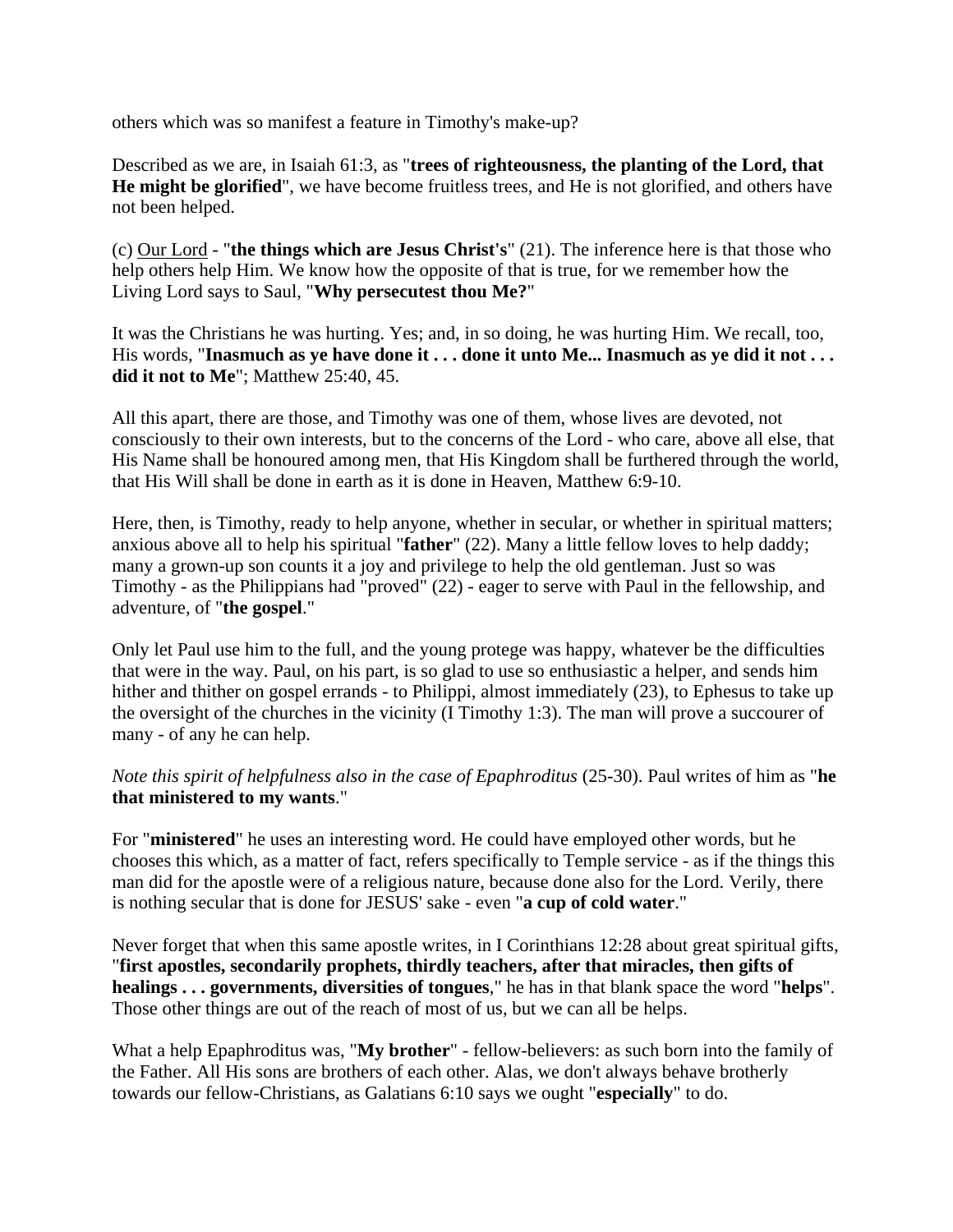My "**companion in labour**" - fellow-worker: no distinction drawn between the foreman and the ordinary hand.

The apostle places his helper as on the same footing in this building operation. My "**fellowsoldier**" - fellow-campaigner in this "World War One" against all the allied forces of entrenched evil. Then Paul turns to simpler tasks performed by this helper.

"**Your messenger**" - the one sent by the Philippian church with the love and largesse of the believers there. He had doubtless, with gladness, accepted this commission. Lastly, "**that ministered to my wants**" - what were these wants, and how catered for, we do not know. What we do know is that he wore himself out in this "Temple ministry". As the passage ends, "**to supply your lack of service toward me**" - it doesn't mean that they were ignorant of his need, nor idle to supply it, but that, for some while, they had had no chance to do what their heart longed to do.

All that distance over land and sea away, they had no one to take the supplies, until Epaphroditus had become available for the purpose. And now, Paul reports, his friend "**was full of heaviness**" - full of gladness that he was the better of his sickness, but so sorry because the news of his grave illness had somehow reached Philippi, and he knew how grieved and anxious they would be.

Thus is revealed the deep affection of all to each.

How Paul loved Timothy and Epaphroditus; how they loved him. How Paul loved the Philippians; how they loved him. How Epaphroditus (and even Timothy, 20) loved the Philippians; how they loved him. See how these Christians loved one another!

Ere we come to consider a last thought or two from our passage, may we turn aside to ponder the sad lack of love in the Church to-day.

There is no lack of learning - and we welcome it all, as it seeks to unravel for us the secrets of GOD's universe and GOD's truth. There is no lack of organisation - and we recognise the usefulness of it, so long as it does not strangle the organism. There is no lack of busy-ness - alas, that so much of it is not real business. There is, however, a strange and sad lack of love - and love is the true test of discipleship.

Are you a Christian? Here is the sign by which you may be sure: listen carefully: "**We know that we have passed from death unto life, because we love . . .**" I John 3:14. Do others know we are Christians? Here is the test: listen carefully: "**By this shall all men know that ye are My disciples, if ye have love . . .**" John 13:35.

Oh, that all we Christians everywhere would pray, and pray again, and yet again for a great baptism of love, as in the first days of the Church. What revolutions would be brought to pass. We cannot achieve this by any energy of our own: the secret lies in the full understanding and experience of Romans 5:5. And now back to our passage, where we shall find our two good specimens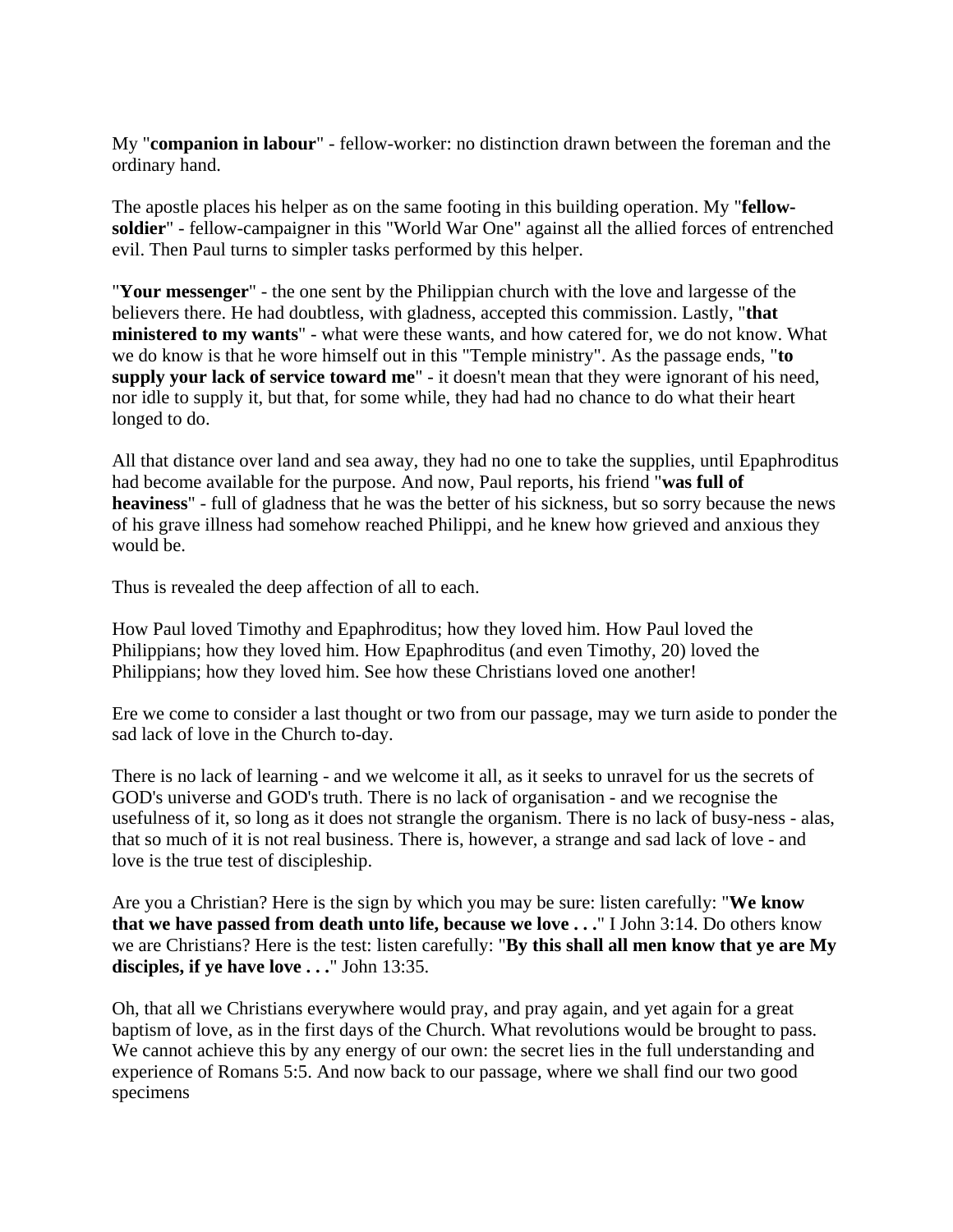# **READY TO SACRIFICE ANYTHING**

We thought in our last Study of the self-sacrifice involved in the light. A single phrase written in the account of these two men will be sufficient to indicate the same truth in their case, magnificent lights that they are.

(i) "**Served with me in the Gospel**" (22). A fellow-slave, for so strong is the word. It is interesting to observe how anxious Paul seems to have been to hold both these men as equal partners with himself in the pursuit of the great advantage. By the way, the word "**in**" could easily be "unto", unto the Gospel: Plummer translates it "for the promotion of" - you get the same thing in 1:5.

Here, then, is Timothy slaving away, alongside his father in GOD, sharing the hardships, the perils, the chances of the campaign. All which conjures up in our minds a young man of tough constitution - yet, how different is the case. Look at him as he really is, as the records describe him.

(a) His sheltered home - "**I call to remembrance the unfeigned faith that is in thee, which dwelt first in thy grandmother Lois, and thy mother Eunice**", II Timothy 1:5. Picture of a quiet and godly home, with Tiny Tim reared in the Scriptures (II Timothy 3:15) and brought up in the faith of GOD, which afterwards, when a boy of say, fifteen, grew into the Christian belief.

(b) His delicate health - "**Use a little wine for thy stomach's sake and thine often infirmities**", I Timothy 5:23. Mark that he says "**a little**"!

(c) His sensitive nature - "**let no man despise thy youth**", I Timothy 4:12. So does Paul feel it necessary to take the stand compatible with his position of the Oversight of the Ephesian churches; he is not to be upset by the possible attitude of supercilious superiority of some who might reflect upon the fewness of his years, and the narrowness of his experience.

What impression, I wonder, was made upon this shy, timid soul by the news - and possibly even the sight - of the stoning of Paul in his native Lystra, Acts 14:19. It was there and then, it seems, that Timothy became a believer in that faith for which Paul suffered, and in which he continued to grow, being "**well reported of**" by the Christians there.

And when Paul was next in Lystra, amongst other things looking for another young fellow to join his mission party in place of the deserted Mark, it was to this convert of his that he turned, and constrained to throw in his lot with him, Acts 16:1-3.

So it came to pass that this so unlikely person, knowing full well what of privation, danger, and suffering it might mean, as Paul had already undergone, yet ventured forth with him, utterly regardless of his own comfort and feelings. Tradition has it that he was ultimately clubbed to death, after a life of toil and tumult. Ready for anything was this heroic young man, with self always sacrificed to CHRIST and His cause. Can the Master count upon us for a like complete surrender of ourselves "for the promotion of the Gospel"?